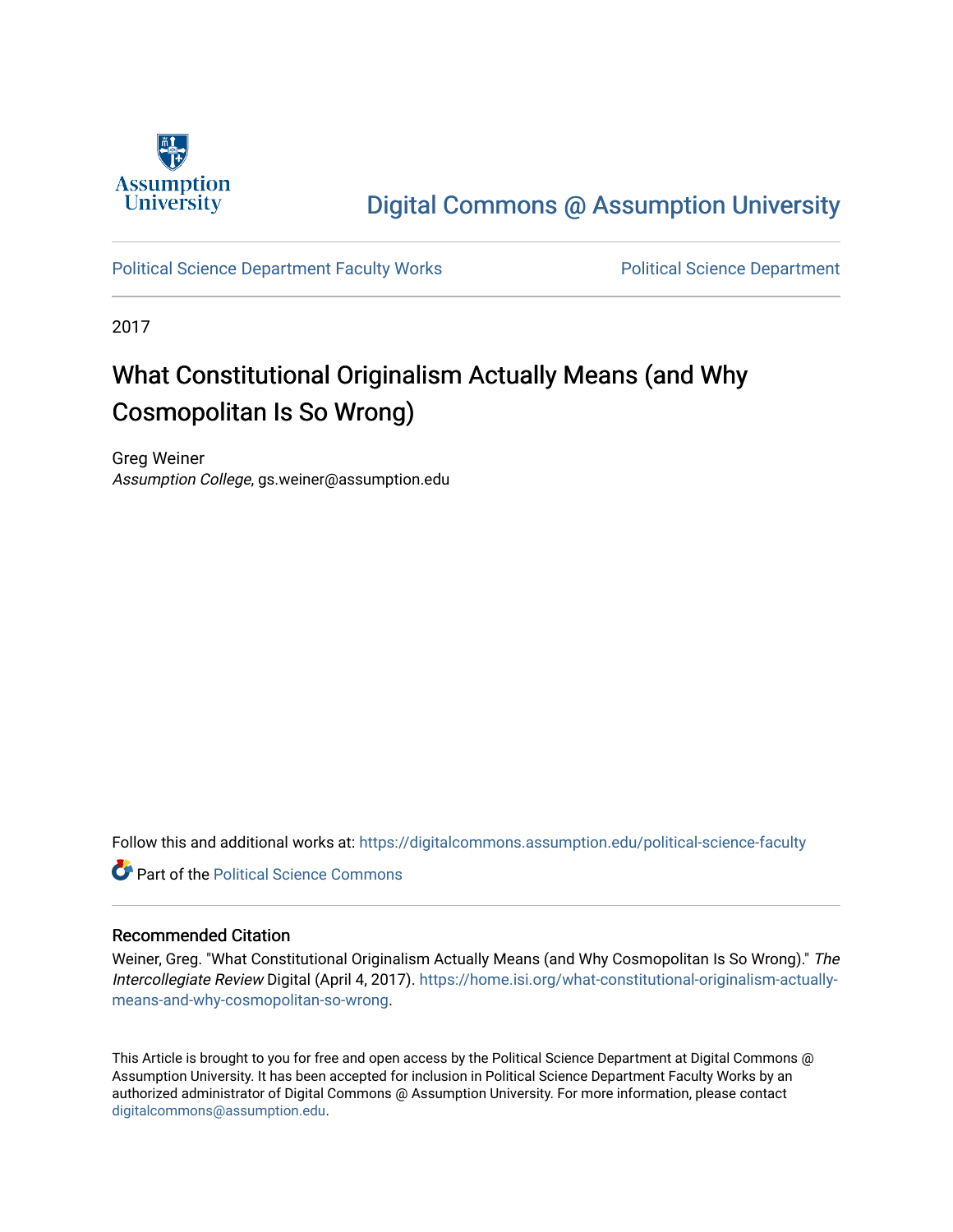#### What Constitutional Originalism Actually Means (and Why Cosmopolitan Is So Wrong) PRINT

### *[Greg Weiner](https://home.isi.org/intercollegiate-review/author/905598)*

[Spring 2017 - Digital](https://home.isi.org/journal-issue/spring-2017-digital)



The whole point of the straw-man fallacy is that an opponent of straw is supposed to be easier to defeat than one of flesh and blood: one constructs an adversary of one's choosing precisely so one can then deconstruct it. Such is the tactic of Jill Filipovic, the seriousness of whose critique of originalism is indicated by the headline that introduces it to readers of *Cosmopolitan*: "[9 Reasons Constitutional Originalism Is Bullsh\\*t](http://www.cosmopolitan.com/politics/a9162680/neil-gorsuch-constitutional-originalism-supreme-court/?src=socialflowTW)." Nine reasons later, the straw man she constructs is still standing, unscathed. So is actual originalism.

The straw man is her description of originalism as "the theory that judges should interpret the Constitution as its authors meant it when they wrote it," which is a good three decades behind originalist thought as Justice Scalia embodied it, and a solid two centuries behind the understanding of James Madison, who wrote in 1821 that what was authoritative was not the private intentions of the Constitution's framers but rather "its true meaning as understood *by the nation* at the time of its ratification." This "public meaning originalism" makes the people sovereign.

What Filipovic gets right is that originalism "positions judges not as moral agents but simply neutral translators of the written word, seeking solely to carry out the law and not create it." Since she later claims the framers "did [not] get into specifics on what each of its provisions meant," we can assume she is unfamiliar with the existence of *The Federalist,* much less the particulars of its 47th or 78th numbers. The first of those says the combination of powers she appears to endorse—judges with authority to "create" the law—would be "[the very definition of tyranny](http://oll.libertyfund.org/titles/788#Hamilton_0084_865)." The second says the judiciary can never endanger liberty so long as it ["](http://oll.libertyfund.org/titles/788#Hamilton_0084_1264)remains truly distinct from both the legislature and the executive."

Notwithstanding this, Filipovic is scandalized that Judge Neil Gorsuch, soon of the Supreme Court, is a proponent of originalism. Yet she protests that "no one is really an originalist." By this she seems to mean that no one is a perfectly consistent originalist, by which she might as well mean she endorses the doctrine of original sin.

If so, she would be right: judges are human, and there being no perfect specimens of the latter, there are unlikely to be Platonic forms of the former actually wearing robes and sitting on benches. The question is whether they should aspire to an objective reading of the Constitution's meaning or, realizing perfection is impossible, cast caution to the winds of political convenience. Robert Bork noted that "judges and lawyers live on the slippery slope of analogies; they are not supposed to ski it to the bottom."

Having discovered the imperfection of judges, Filipovic proceeds along the path of self-evidence: "It turns out," she declares, "people disagree about the precise meaning of words and sentences." This much Filipovic should know, since she apparently uses words casually herself, having in the space of two paragraphs called originalism "a compelling vision" and "bullsh\*t."

Yet the fact that people disagree about the meaning of words does not prove that meaning cannot be reasonably ascertained. Words have become instruments of power in recent politics, their meaning—in a phenomenon not confined to either political party—assertions of mere will. It is a phenomenon that ought not to be acceded to simply because it exists. (On this, see "Bork, Robert," above.)

**曲 April 04, 2017**